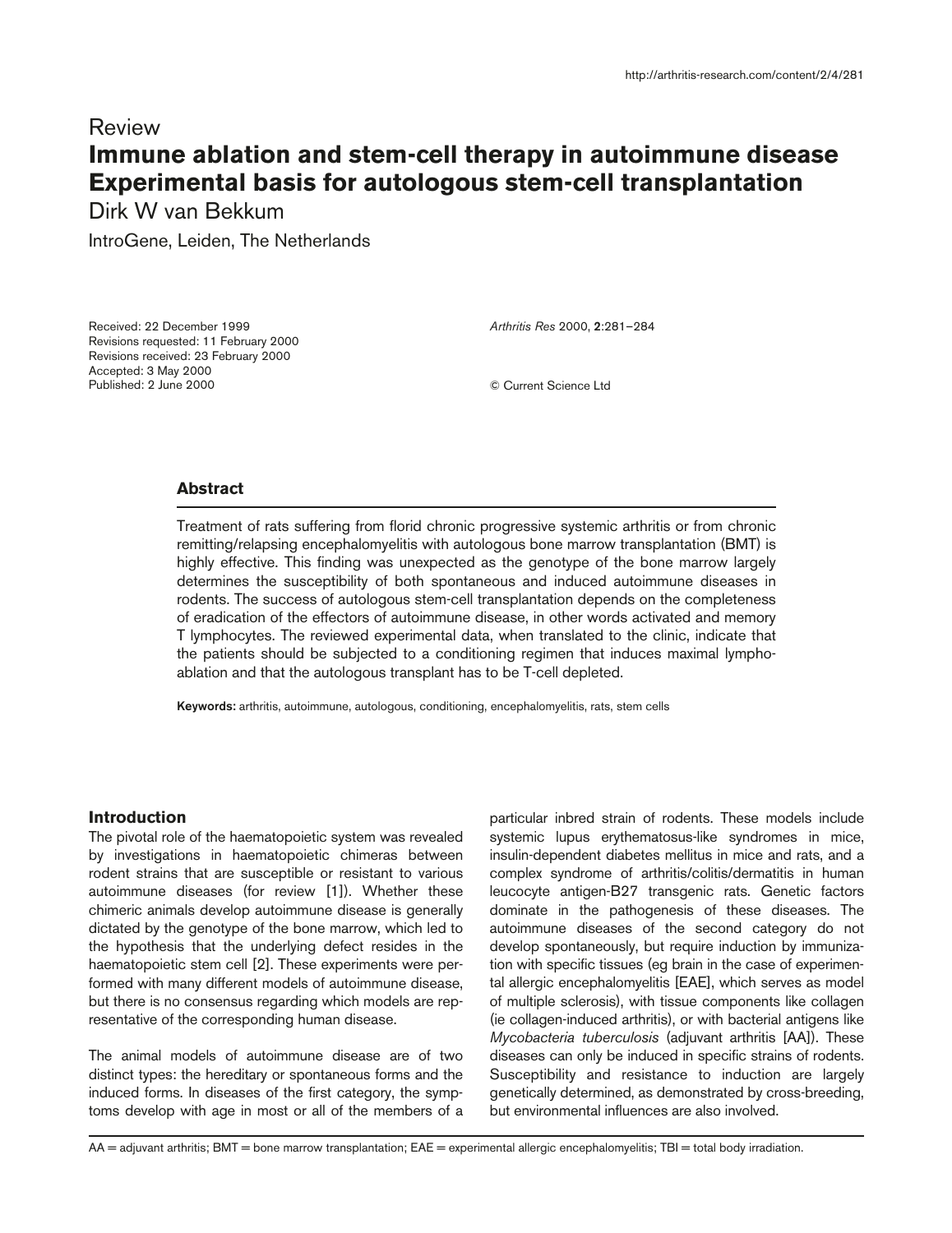The aetiology of human autoimmune diseases is multifactorial, the dominant contributors being genetic as well as environmental. Thus, it is likely that the inducible autoimmune diseases represent the more realistic models for preclinical investigations. The curative potential of autologous BMT was demonstrated in rats with induced arthritis and induced encephalomyelitis. Other animal models have not been explored so far.

# **Treatment of full-blown autoimmune diseases with BMT**

The experiments in haematopoietic chimeras had a logical sequel in attempts to cure animals with overt autoimmune diseases by replacing their bone marrow with that from an allogeneic donor of a normal or a noninducible strain. The myeloablation and lymphoablation that is required to achieve complete allogeneic chimerism is also highly effective in reducing the burden of autoreactive lymphocytes. Accordingly, allogeneic BMT after high-dose total body irradiation (TBI) was found to cure hereditary as well as inducible forms of autoimmune disease. Following these publications (for review [3]), the hospital records of long-term survivors of allogeneic BMT, as treatment for an haematological malignancy or aplastic anaemia, were searched for patients with coexisting autoimmune diseases at the time of the transplantation. A total of 21 patients were identified, comprising a wide range of autoimmune diseases, which went into complete remission in all of these patients [4,5]. Obviously, aplastic anaemia is itself an autoimmune disease that has been treated succesfully with allogeneic BMT for several decades.

On the other hand, the prevailing concepts at that time did not foster the idea of using autologous BMT for treating autoimmune diseases, because of the dominant influence of the genotype of the bone marrow on susceptibility to experimental autoimmune disease. It was therefore a complete surprise that animals suffering from AA responded just as well to autologous and to syngeneic BMT as they did to grafting with allogeneic bone marrow [6••].

The substantial risk of morbidity and mortality associated with allogeneic BMT has so far prevented its application in the treatment of patients with severe autoimmune disease. In contrast, the lower risks of autologous transplants justified trying this approach in patients with severe autoimmune disease who were refractory to current treatments. Additional justification came from the reports [7] that revealed a very poor life expectancy of subgroups of patients with progressive refractory rheumatic disease. Furthermore, lymphoablation and myeloablation, followed by rescue with haematopoietic stem cells seemed a rational way to intensify the treatment with pulsed doses of cyclophosphamide that were under clinical investigation.

The treatment protocols of the current clinical studies on autologous BMT are based essentially on our findings in the two models of induced autoimmune diseases: AA and EAE (see below). These models have much in common with regard to the responses to treatment, but there are also considerable differences. In translating these results to the clinic, one can choose to adhere strictly to the disease specificities (eg apply the results of the AA model to treatment strategies for RA and SLE; and those obtained with EAE to treatment strategies for multiple sclerosis). This approach suffers from the restrictions imposed by the imperfections of the models. The other way to look at the results is to select from each model the parameters that appear to be most decisive for the outcome and to apply these to all clinical protocols until experience shows otherwise.

## **Outcome of treatment of fully developed autoimmune diseases with autologous BMT**

Both AA and EAE were induced in rats of the inbred Buffalo strain. These animals develop a chronic progressive systemic arthritis and a chronic remitting/relapsing encephalomyelitis, respectively. In both diseases highdose TBI (9–10 Gy) induces responses in all animals [6••].

In AA 70% are complete responders and 30% are partial responders. Both spontaneous and induced relapses are extremely rare in AA after high-dose TBI, but do occur after conditioning with cyclophosphamide [8•]

Rats with clinical EAE, as manifested by limb paralysis and/or paresis, respond to autologous BMT with a rapid complete regression of the neurological symptoms, but one or more spontaneous relapses occur in 30% [9••]. Reimmunization at the time that most animals have recovered from their last spontaneous relapse reinduces disease in 70% of the animals. When syngeneic rather than autologous bone marrow is used in EAE, the spontaneous relapse rate is the same [10], indicating that these relapses are initiated by autoimmune cells that survived conditioning. Accordingly, T-cell depletion of the graft does not diminish the spontaneous relapse rate. This does not imply that the composition of the autologous graft, especially of the lymphocyte subpopulations, is irrelevant. On the contrary, after the addition of autologous spleen cells to the bone marrow graft, the spontaneous relapse rate of EAE rose to over 90%. Furthermore, the T-cell content of bone marrow grafts of rats is 10 times less than that of human bone marrow grafts.

In both models, the best results have been obtained with the strongest lymphoablative/myeloablative regimens (ie supralethal doses of TBI or a combination of a lower TBI dose and cyclophosphamide). Irradiation of the affected tissues only (the central nervous system in the case of EAE, and the legs in the case of AA), or shielding of those tissues with irradiation of the rest of the body resulted at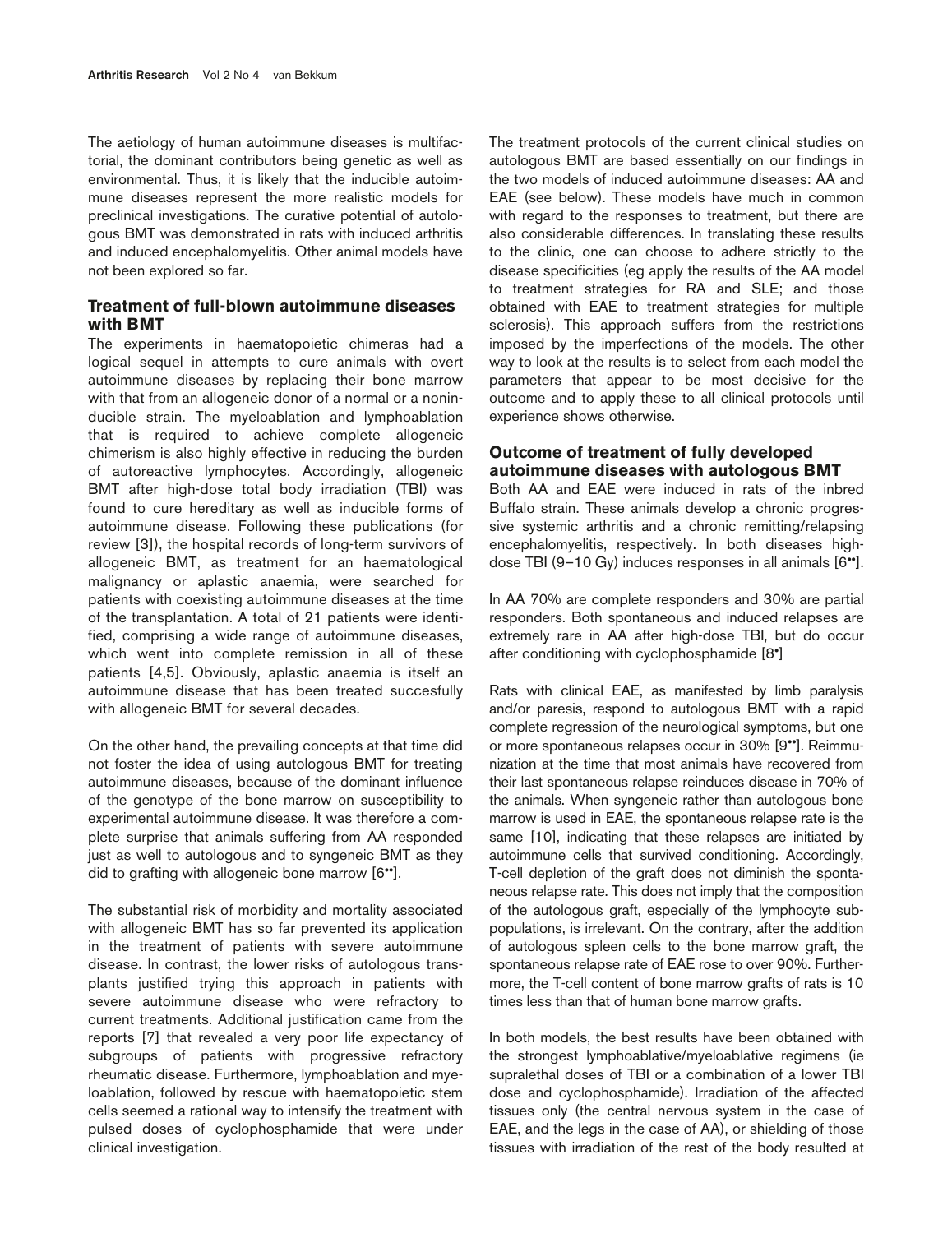best in limited and temporary remissions [6••,10]. Fractionated TBI was studied in the AA model and proved to be as effective as single-dose TBI, provided that the total dose was properly adjusted upwards [8•].

In both AA and EAE, conditioning with cyclophosphamide alone or busulfan alone at highest tolerated doses was clearly inferior to TBI. A combination of cyclophosphamide and busulfan was only slightly less effective than highdose TBI. The combination of a lower dose of TBI (4 Gy) with cyclophosphamide  $(2 \times 60 \,\text{ma/ka})$  was as effective as the highest dose of TBI [8•]. The noteworthy features of cyclophosphamide as the sole conditioning agent in AA were not only the lower rate of complete remissions, but also the substantial incidence (36%) of spontaneous relapses. In contrast, among 155 AA animals treated with high-dose TBI or the combination regimens, only one relapse occurred.

### **Clinical relevance**

The impressive results obtained with high-dose lymphoablative/myeloablative conditioning regimens are in accordance with the current concept that autoimmune diseases are maintained by activated T cells. These have to be inactivated or eliminated as much as possible in order to achieve complete and lasting remission. The animal experiments are equivocal in demonstrating that treatment with lower doses of the various cytotoxic agents results in incomplete responses and more relapses. It is therefore unlikely that so-called nonmyeloablative conditioning will be useful, unless the degree of T-cell ablation achieved can match that of current myeloablative regimens. It is obvious that the more vigorous ablation carries a higher risk of treatment-related morbidity and mortality. The optimal regimen needs to be defined in the clinic for each category of autoimmune disease.

The finding that cyclophosphamide as the sole conditioning agent is less effective than high-dose TBI or the combination regimens implies that less lymphoreduction is achieved with cyclophosphamide. Many clinical teams prefer the use of cyclophosphamide alone or combined with antilymphocyte globulin for conditioning. TBI is not favoured, mainly because it increases the risk of cancer. However, cyclophosphamide is an alkylating agent and is therefore carcinogenic, as is prolonged treatment with high-dose immunosuppressive agents (for review [11]).

How can the excellent results with autologous stem cells in animal models and the encouraging preliminary results with this modality in patients be explained? The current hypothesis is that the reconstitution of the immune system from a few haematopoietic stem cells represents a recapitulation of ontogenesis, with the acquisition of self-tolerance. This theory is based mainly on the experience with grafting of purified allogeneic stem cells, which may lead

to full reconstitution of the immunological system in the absence of graft-versus-host disease.

The most intensive conditioning gives the best results because it eliminates the highest proportion of autoreactive T lymphocytes. It stands to reason that this effect will be undone if T cells in the autograft outnumber those surviving in the patient. A rough estimate of the surviving fractions is available only for TBI, and is between 0.1 and 0.01% for the most effective dose (ie 9–10 Gy) [11]. Because of these uncertainties it seemed prudent to begin clinical studies with maximally depleted autografts. The recommendation to graft no more that  $10<sup>5</sup>$  T cells/kg [12] was based on the capabilities of current CD34 cell selection techniques. However, these also remove B cells, natural killer cells and macrophages, which is unnecessary and possibly harmful. Such rigorous depletion may result in a prolonged period of severe immunosuppression with risks of infections and lymphoproliferative malignancies. Data from the most sensitive model (EAE) suggest that  $2 \times 10^6$  T cell/kg would still be safe, and this level can be achieved by specific depletion methodology.

Finally, there is the option of using allogeneic stem cells, which in the EAE rat minimizes relapses due to its graftversus-autologous T-cell effect [13]. Considering the higher risks of transplantation-associated mortality, the clinical exploration of allogeneic BMT should be postponed until it becomes clear from ongoing studies with autologous stem-cell transplants which patients might benefit. For the treatment of connective tissue type autoimmune diseases, allogeneic stem cells cannot be recommended because graft-versus-host reactions are very difficult to distinguish from lesions due to the original autoimmune disease. It has been suggested that the induction of mixed allogeneic chimerism might be an attractive option, by virtue of a graft-versus-host autoimmunity effect in the absence of toxicity and graft-versus-host disease. Apart from the problem that such induction is as yet far from standardized, our results with mixed chimeras in EAE revealed a very high incidence of relapses [14].

For the time being it seems that the available animal models have been rather exhaustively employed for generating the essential preclinical data [15]. They are not suitable to sort out more subtle details for the optimization of treatment. The large variety of autoimmune diseases and the variation of disease manifestations within each disease cannot be imitated in much detail in the laboratory. If the accumulated clinical experience with autologous stem-cell transplants identifies specific fundamental questions, the animal models might again become useful.

## **Conclusion**

The results of treatment with autologous BMT of the active inflammatory stages of EAE as well as of AA show that the